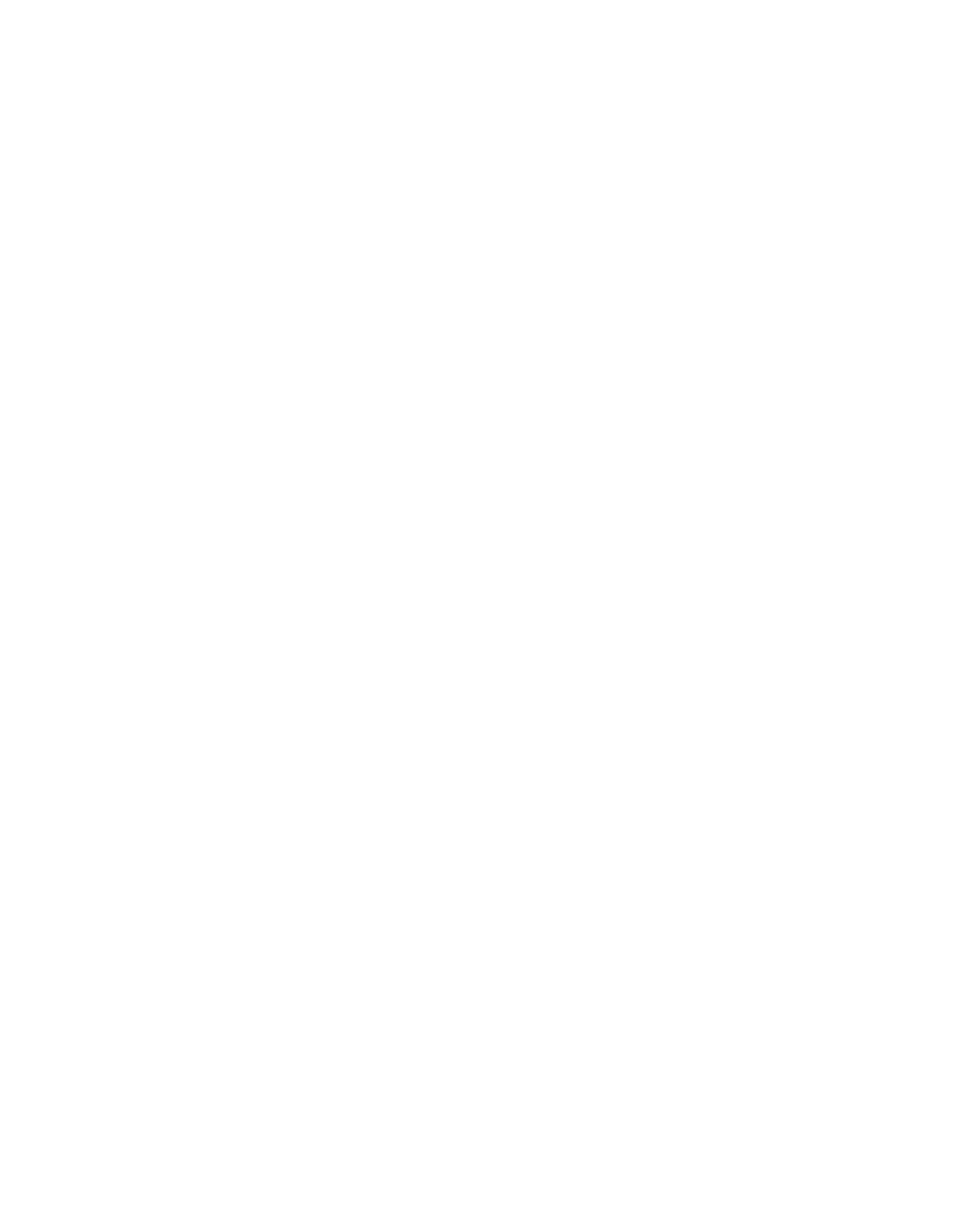## **Table of Contents**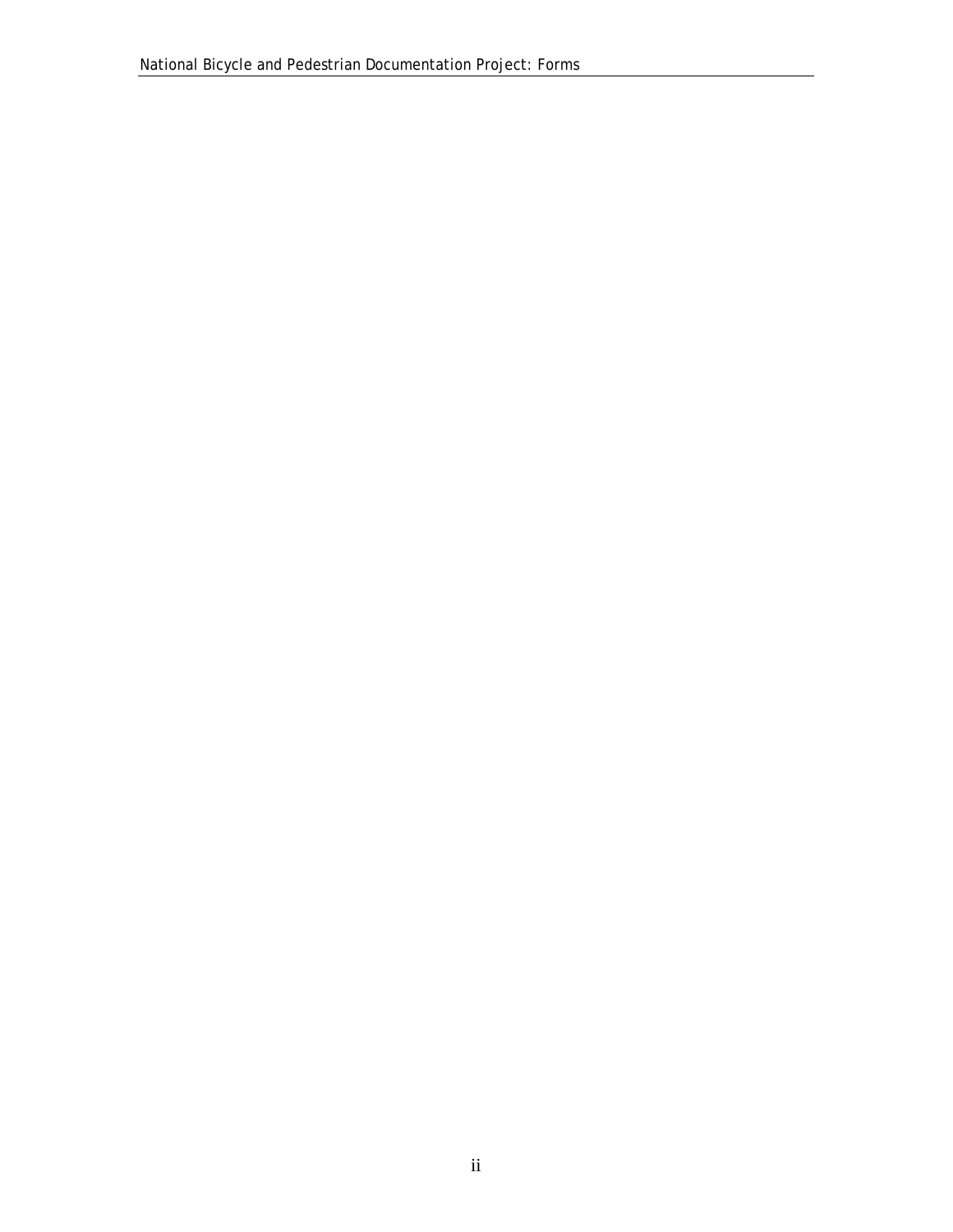## **COUNT AND SURVEY INSTRUCTIONS**

Please review these instructions before going to the count or survey site.

Items you should bring to the site include:

- 1. These instructions
- 2. Safety vest
- 3. Location map
- 4. Count/Survey forms
- 5. Clipboard
- 6. Pen or pencil and a spare
- 7. Watch or time to record 15 minute intervals
- 8. Count/survey manager business cards
- 9. Optional: hat, sunscreen, jacket, snacks, water

Once you've reached the site please ensure your safety. Be aware of your surroundings.

It is best to arrive at the site 15 minutes before the count period. Once you've arrived:

- 1. Find a safe location to conduct the survey or counts.
- 2. Record the background information at the top of the count/survey form.

If conducting a survey, be sure to approach the bicyclists or pedestrians in a friendly engaging manner. A suggested script is:

"Hello, do you have time to answer a few questions about walking and biking?"

If yes:

"My name is  $\frac{1}{\sqrt{2}}$  and I'm conducting this survey for  $\frac{1}{\sqrt{2}}$ The information will be used to better understand why people walk and bike where they do. The survey will take about 5 minutes.

"You don't have to answer all the questions, and you can stop taking the survey at any time. I won't ask for any personal information. Would you like to take the survey?

After completing your count or survey period, return your forms to the count/survey manager as soon as possible.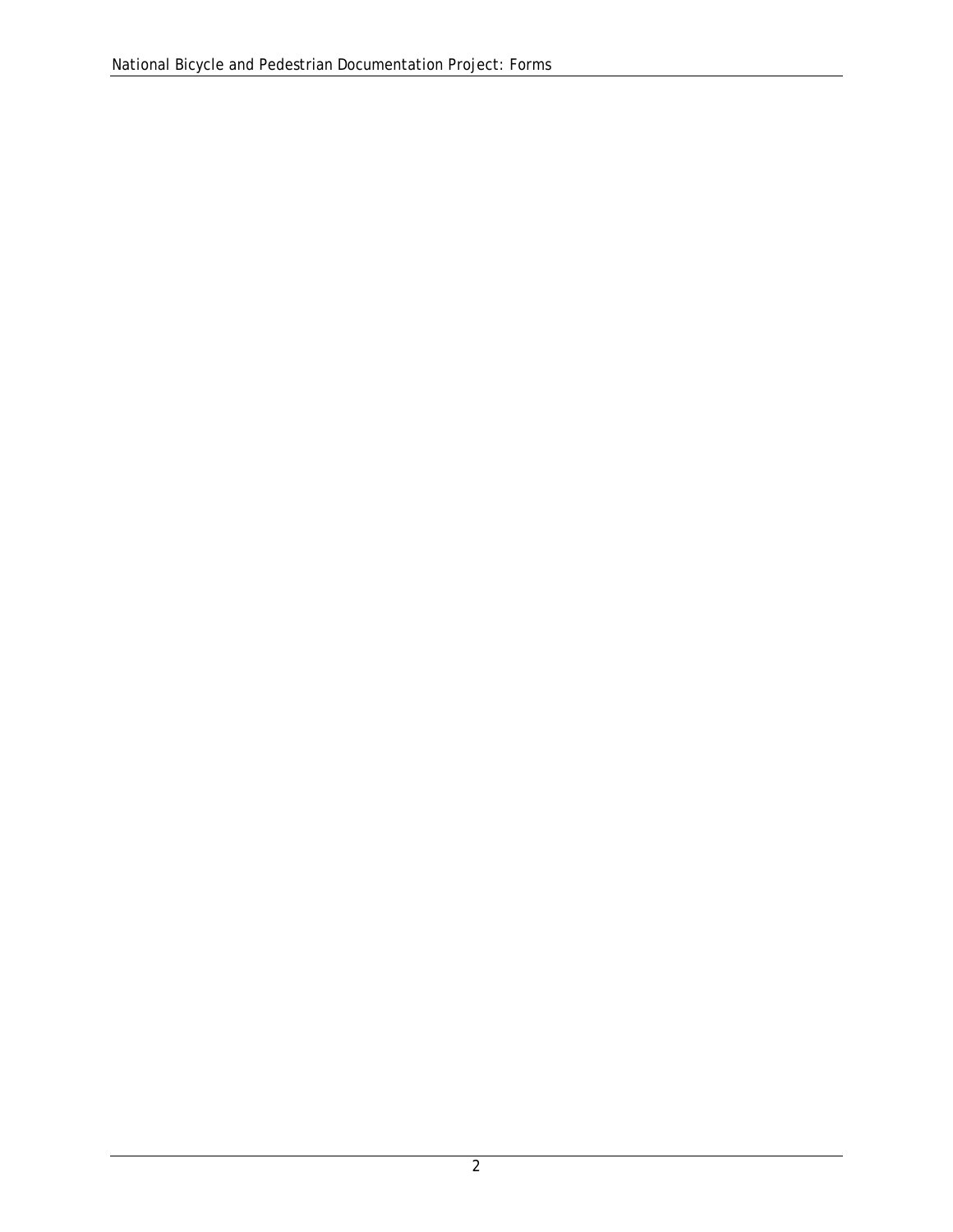## **STANDARD SCREENLINE COUNT FORM**

| Name:    |             | Location: |           |  |  |  |  |  |
|----------|-------------|-----------|-----------|--|--|--|--|--|
| Date:    | Start Time: |           | End Time: |  |  |  |  |  |
| Weather: |             |           |           |  |  |  |  |  |

Please fill in your name, count location, date, time period, and weather conditions (fair, rainy, very cold). Count all bicyclists and pedestrians crossing your screen line under the appropriate categories.

- Count for two hours in 15 minute increments.
- Count bicyclists who ride on the sidewalk.
- Count the number of people on the bicycle, not the number of bicycles.
- Pedestrians include people in wheelchairs or others using assistive devices, children in strollers, etc.
- People using equipment such as skateboards or rollerblades should be included in the "Other" category.

|              |        | <b>Bicycles</b> |        | <b>Pedestrians</b> | <b>Others</b> |
|--------------|--------|-----------------|--------|--------------------|---------------|
|              | Female | <b>Male</b>     | Female | <b>Male</b>        |               |
| $00 - 15$    |        |                 |        |                    |               |
| $15 - 30$    |        |                 |        |                    |               |
| $30 - 145$   |        |                 |        |                    |               |
| 45-1:00      |        |                 |        |                    |               |
| $1:00-1:15$  |        |                 |        |                    |               |
| $1:15-1:30$  |        |                 |        |                    |               |
| $1:30-1:45$  |        |                 |        |                    |               |
| 1:45-2:00    |        |                 |        |                    |               |
| <b>Total</b> |        |                 |        |                    |               |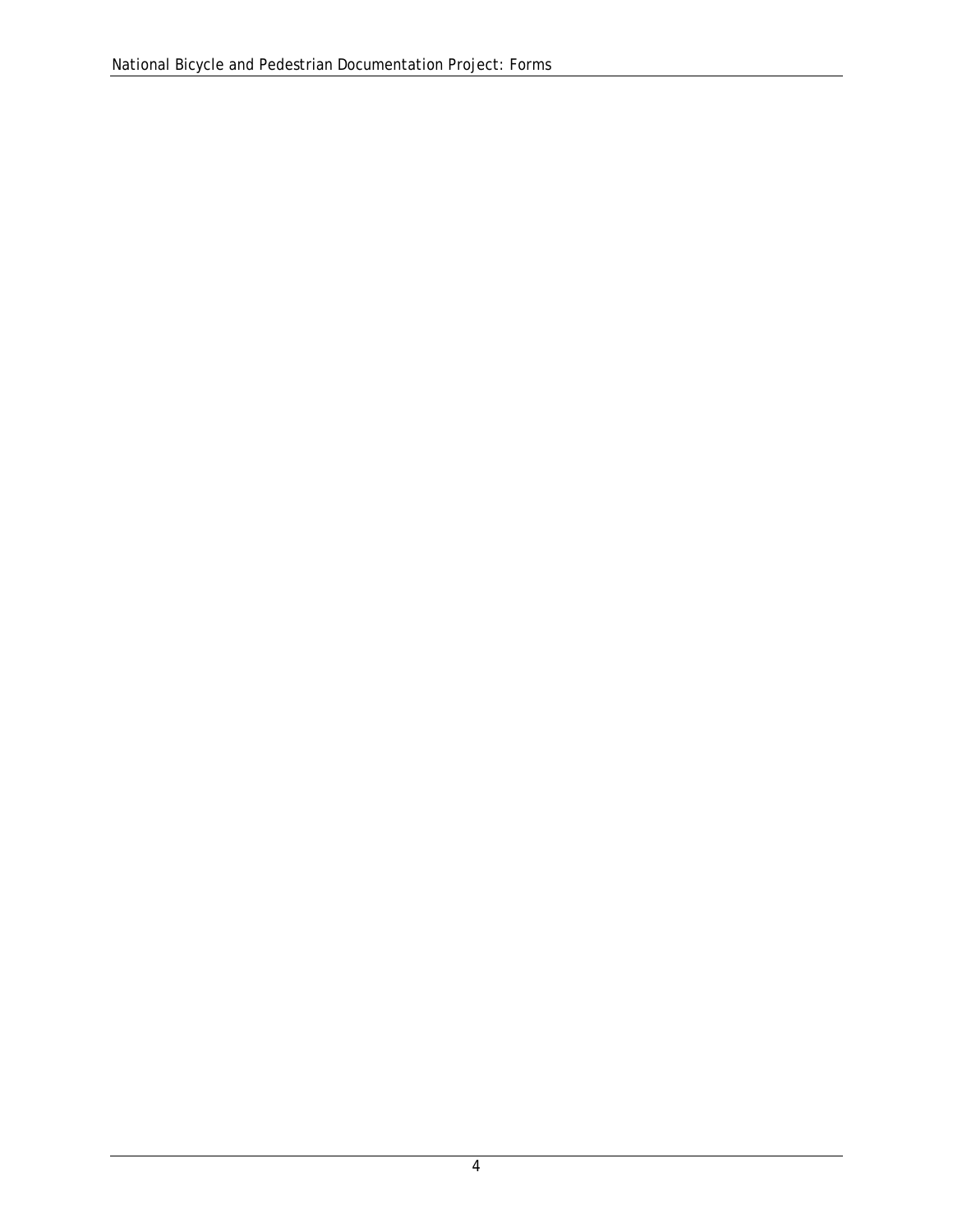## **STANDARD BICYCLE INTERSECTION COUNT FORM**

| Please fill in your name, count location, date, time period, and weather conditions (fair, rainy, very cold).<br>Count all bicyclists crossing through the intersection under the appropriate categories.<br>Count for two hours in 15-minute increments.<br>$\bullet$<br>Count bicyclists who ride on the sidewalk.<br>$\bullet$<br>$\bullet$<br>Use one intersection graphic per 15-minute interval.<br>$\bullet$ | Count the number of people on the bicycle, not the number of bicycles. |                                                                         |                      |
|---------------------------------------------------------------------------------------------------------------------------------------------------------------------------------------------------------------------------------------------------------------------------------------------------------------------------------------------------------------------------------------------------------------------|------------------------------------------------------------------------|-------------------------------------------------------------------------|----------------------|
| A3 A2 A1<br>$00 - 15$<br>Street:                                                                                                                                                                                                                                                                                                                                                                                    | N                                                                      | A3 A2 A1<br>$15 - 30$<br>Street:                                        |                      |
| Street:<br>D1                                                                                                                                                                                                                                                                                                                                                                                                       | Street:<br>Street:<br><b>B3 D1</b>                                     |                                                                         | Street:<br><b>B3</b> |
| D2                                                                                                                                                                                                                                                                                                                                                                                                                  | <b>B2 D2</b>                                                           |                                                                         | <b>B2</b>            |
| D3                                                                                                                                                                                                                                                                                                                                                                                                                  | <b>B1 D3</b>                                                           |                                                                         | <b>B1</b>            |
| monon<br><b>Street:</b><br>C1<br>$C2$ $C3$                                                                                                                                                                                                                                                                                                                                                                          |                                                                        | шш<br><b>Street:</b><br>$\overline{C1}$ $\overline{C2}$ $\overline{C3}$ |                      |
| A3 A2 A1<br>$30 - 145$<br>Street:<br>Street:                                                                                                                                                                                                                                                                                                                                                                        | Street:<br>Street:                                                     | A3 A2 A1<br>$45-1:00$<br>Street:                                        | Street:              |
| D1                                                                                                                                                                                                                                                                                                                                                                                                                  | <b>B3</b><br>D1                                                        |                                                                         | B3                   |
| D <sub>2</sub>                                                                                                                                                                                                                                                                                                                                                                                                      | <b>B2 D2</b>                                                           |                                                                         | <b>B2</b>            |
| D3                                                                                                                                                                                                                                                                                                                                                                                                                  | B1<br>D3                                                               |                                                                         | <b>B1</b>            |
| THITI<br>Street:<br>$\overline{C1}$ $\overline{C2}$ $\overline{C3}$                                                                                                                                                                                                                                                                                                                                                 |                                                                        | Street:<br>$\overline{C1}$ $\overline{C2}$ $\overline{C3}$              |                      |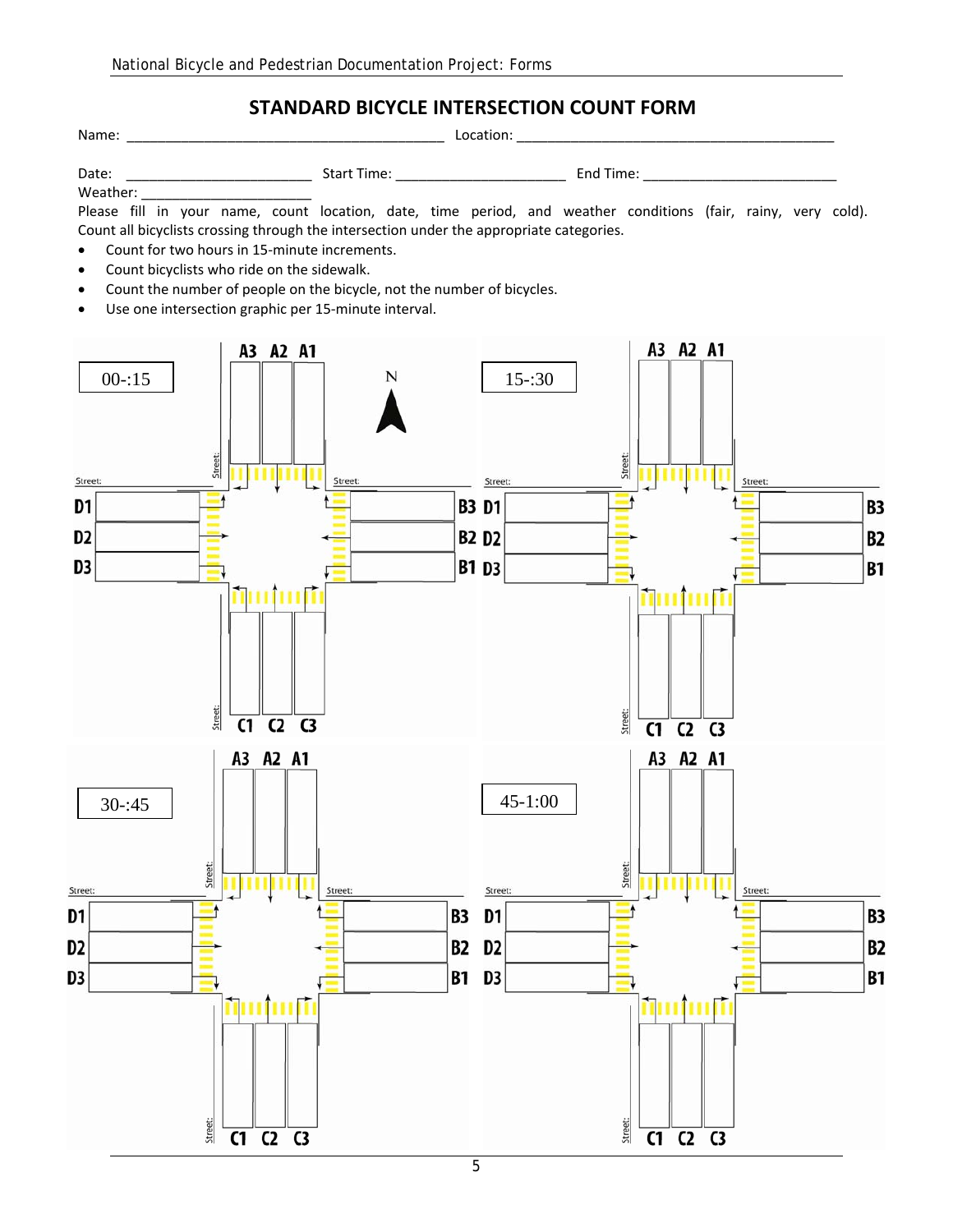

Notes: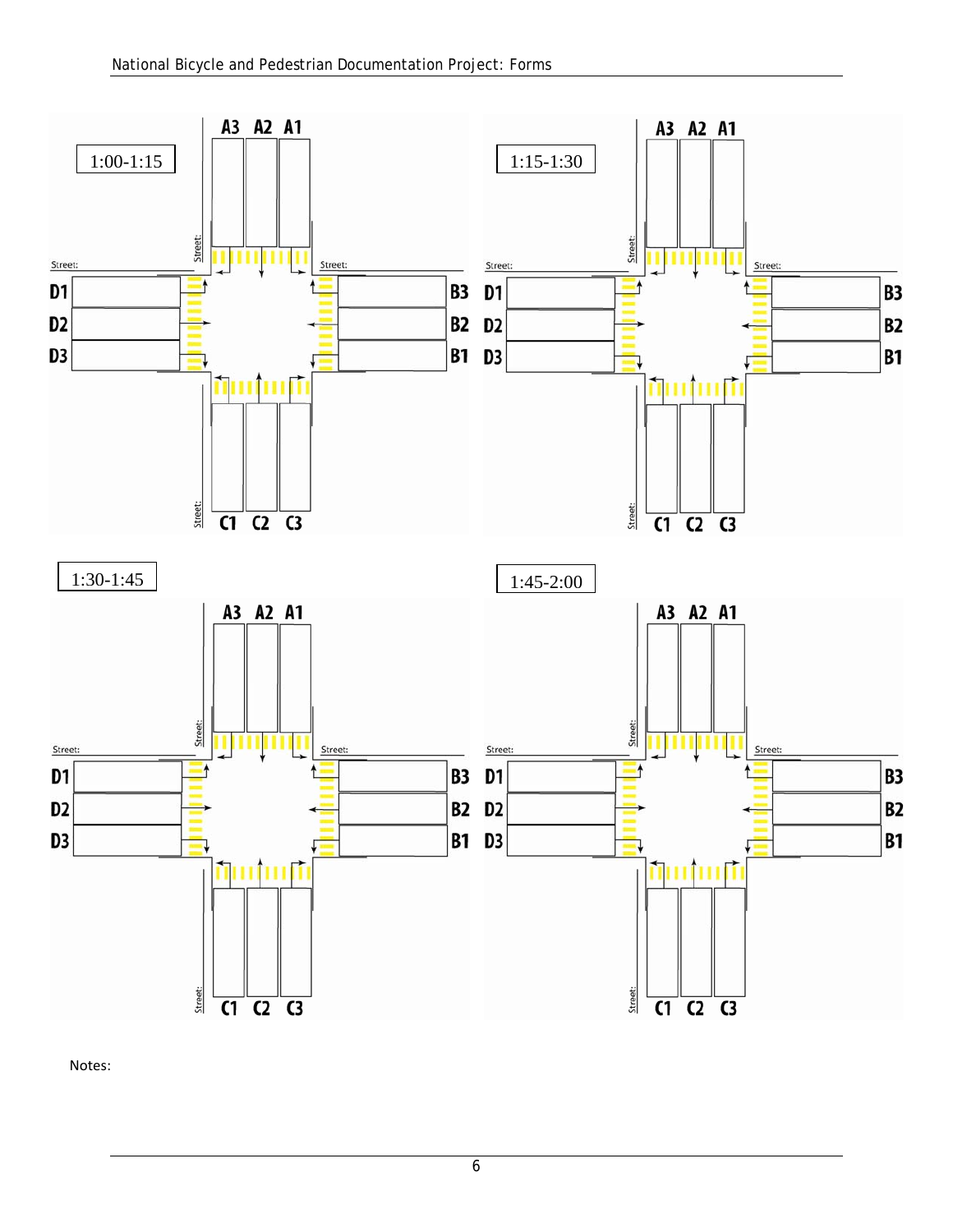|                            |    | <b>Bicycle Counts</b> |    |           |                        |  |    |                      |                |                |                                          |                |  |  |  |
|----------------------------|----|-----------------------|----|-----------|------------------------|--|----|----------------------|----------------|----------------|------------------------------------------|----------------|--|--|--|
| <b>Time</b>                |    | <b>Leaving Leg A</b>  |    |           | <b>Leaving Leg B</b>   |  |    | <b>Leaving Leg C</b> |                |                | <b>Leaving Leg D</b>                     |                |  |  |  |
| <b>Period</b>              | A1 | A2                    | A3 | <b>B1</b> | <b>B3</b><br><b>B2</b> |  | C1 | C <sub>2</sub>       | C <sub>3</sub> | D <sub>1</sub> | D <sub>2</sub>                           | D <sub>3</sub> |  |  |  |
| $00 - 15$                  |    |                       |    |           |                        |  |    |                      |                |                |                                          |                |  |  |  |
| $15 - 30$                  |    |                       |    |           |                        |  |    |                      |                |                |                                          |                |  |  |  |
| $30 - 145$                 |    |                       |    |           |                        |  |    |                      |                |                |                                          |                |  |  |  |
| 45-1:00                    |    |                       |    |           |                        |  |    |                      |                |                |                                          |                |  |  |  |
| $1:00-$<br>1:15            |    |                       |    |           |                        |  |    |                      |                |                |                                          |                |  |  |  |
| $1:15-$<br>1:30            |    |                       |    |           |                        |  |    |                      |                |                |                                          |                |  |  |  |
| $1:30-$<br>1:45            |    |                       |    |           |                        |  |    |                      |                |                |                                          |                |  |  |  |
| $1:45-$<br>2:00            |    |                       |    |           |                        |  |    |                      |                |                |                                          |                |  |  |  |
| <b>Total</b>               |    |                       |    |           |                        |  |    |                      |                |                |                                          |                |  |  |  |
| <b>Total</b>               |    |                       |    |           |                        |  |    |                      |                |                |                                          |                |  |  |  |
| Leg:                       |    |                       |    |           |                        |  |    |                      |                |                |                                          |                |  |  |  |
| <b>Street Name A to C:</b> |    |                       |    |           |                        |  |    |                      |                |                | Location 1 (Total Leg A + Total Leg C) = |                |  |  |  |
| <b>Street Name B to D:</b> |    |                       |    |           |                        |  |    |                      |                |                | Location 2 (Total Leg B + Total Leg D) = |                |  |  |  |

## **STANDARD BICYCLE INTERSECTION COUNT TALLY SHEET**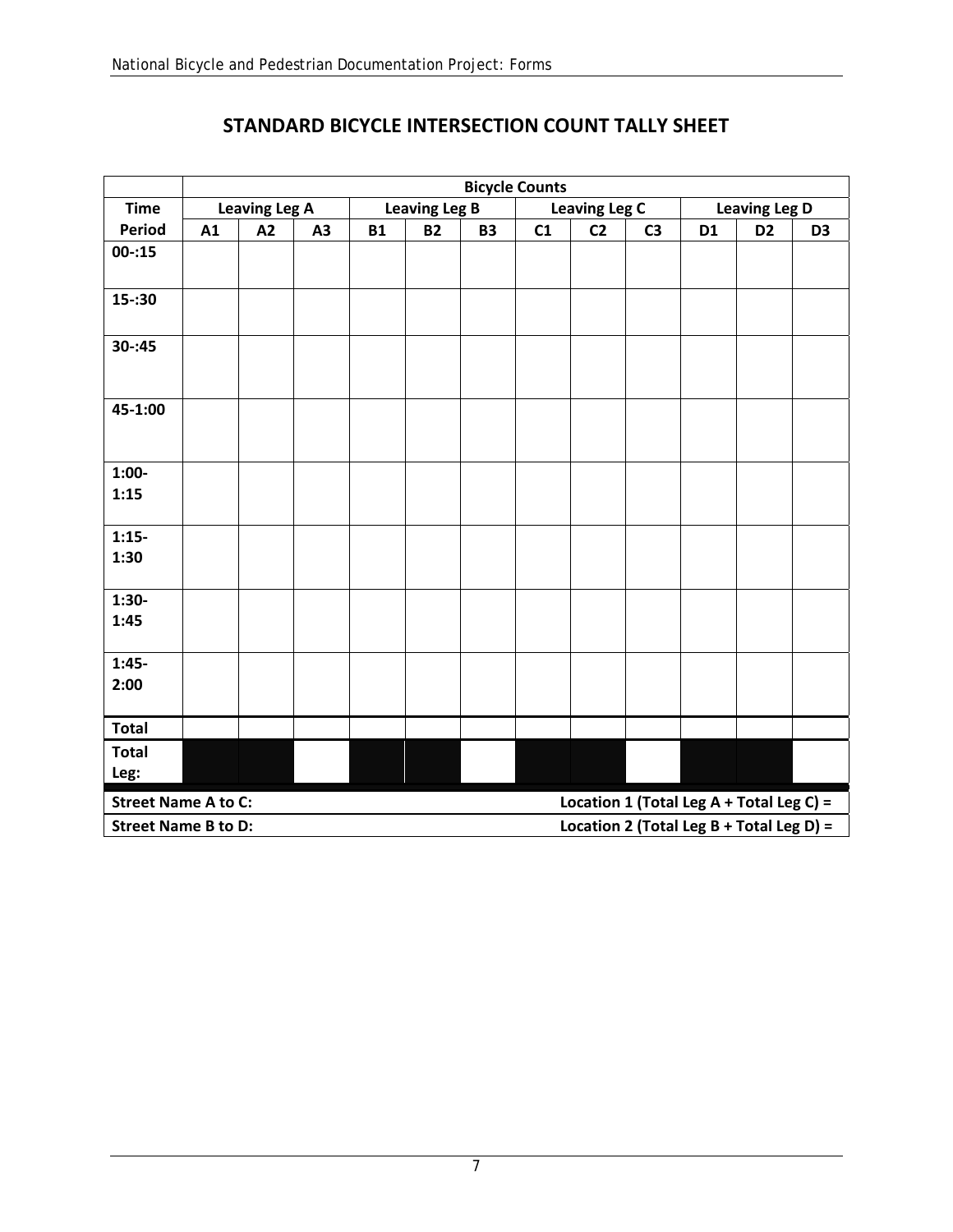## **STANDARD PEDESTRIAN SURVEY**

|    |                                                                       |                                |                                                                                               | Surveyor: ___________________________________Weather: ___________________________<br>(sunny, cloudy, rainy, windy, hot, and/or cold)<br>"Excuse me, but may I ask you a few questions? I'm with [name of agency] and we want to learn more about why people walk where |                                  |     |                                                                                                  |                                                                                                                              |  |  |  |  |  |  |
|----|-----------------------------------------------------------------------|--------------------------------|-----------------------------------------------------------------------------------------------|------------------------------------------------------------------------------------------------------------------------------------------------------------------------------------------------------------------------------------------------------------------------|----------------------------------|-----|--------------------------------------------------------------------------------------------------|------------------------------------------------------------------------------------------------------------------------------|--|--|--|--|--|--|
|    |                                                                       |                                | they do. This will take less than two minutes and the information will be kept confidential." |                                                                                                                                                                                                                                                                        |                                  |     |                                                                                                  |                                                                                                                              |  |  |  |  |  |  |
| 1. |                                                                       | What is your home zip code?    |                                                                                               |                                                                                                                                                                                                                                                                        |                                  |     |                                                                                                  |                                                                                                                              |  |  |  |  |  |  |
|    |                                                                       |                                |                                                                                               |                                                                                                                                                                                                                                                                        |                                  |     |                                                                                                  |                                                                                                                              |  |  |  |  |  |  |
| 2. |                                                                       |                                | What best describes the purpose of this trip?                                                 |                                                                                                                                                                                                                                                                        |                                  |     |                                                                                                  |                                                                                                                              |  |  |  |  |  |  |
|    |                                                                       | $\Box$ Exercising (a)          | $\Box$ Work commute (b)                                                                       |                                                                                                                                                                                                                                                                        | $\Box$ School (c)                |     |                                                                                                  |                                                                                                                              |  |  |  |  |  |  |
|    |                                                                       | $\Box$ Recreation (d)          | $\square$ Shopping/doing errands (e)                                                          |                                                                                                                                                                                                                                                                        |                                  |     | $\Box$ Personal business (medical, visiting friends, etc.) (f)                                   |                                                                                                                              |  |  |  |  |  |  |
| 3. |                                                                       |                                | In the past month, about how often have you walked here?                                      |                                                                                                                                                                                                                                                                        |                                  |     |                                                                                                  |                                                                                                                              |  |  |  |  |  |  |
|    |                                                                       | $\Box$ First time (a)          | $\Box$ 0 – 5 times (b) $\Box$ 6 – 10 times (c)                                                |                                                                                                                                                                                                                                                                        |                                  |     | $\Box$ 11 – 20 times (d)                                                                         | $\Box$ Daily (e)                                                                                                             |  |  |  |  |  |  |
| 4. |                                                                       |                                | Please check the seasons in which you walk.                                                   |                                                                                                                                                                                                                                                                        |                                  |     |                                                                                                  |                                                                                                                              |  |  |  |  |  |  |
|    |                                                                       | $\Box$ All Year (a)            | $\square$ Summer (b)                                                                          | $\Box$ Fall (c)                                                                                                                                                                                                                                                        |                                  |     | $\Box$ Winter (d)                                                                                | $\square$ Spring (e)                                                                                                         |  |  |  |  |  |  |
| 5. |                                                                       |                                |                                                                                               |                                                                                                                                                                                                                                                                        |                                  |     | What is the total length of this trip (start to finish)? (complete one or more of the following) |                                                                                                                              |  |  |  |  |  |  |
|    | and<br>1. Distance: ______ miles<br>2. Time: ________ minutes<br>/ or |                                |                                                                                               |                                                                                                                                                                                                                                                                        |                                  |     |                                                                                                  |                                                                                                                              |  |  |  |  |  |  |
|    |                                                                       |                                | 3. Origin (zip code) ___________                                                              |                                                                                                                                                                                                                                                                        |                                  | and | Destination (zip code) ________                                                                  |                                                                                                                              |  |  |  |  |  |  |
|    | and                                                                   |                                | Or location description other than zip code:*                                                 |                                                                                                                                                                                                                                                                        |                                  |     | Or location description other than zip code:*                                                    |                                                                                                                              |  |  |  |  |  |  |
|    | / or                                                                  |                                |                                                                                               |                                                                                                                                                                                                                                                                        |                                  |     |                                                                                                  |                                                                                                                              |  |  |  |  |  |  |
|    |                                                                       |                                | * Address, intersection, landmark, etc.                                                       |                                                                                                                                                                                                                                                                        |                                  |     | * Address, intersection, landmark, etc.                                                          |                                                                                                                              |  |  |  |  |  |  |
| 6. |                                                                       |                                | Will any part of this current trip be taken on public transit?                                |                                                                                                                                                                                                                                                                        |                                  |     |                                                                                                  |                                                                                                                              |  |  |  |  |  |  |
|    | $\square$ Yes (a)                                                     |                                | $\Box$ No (b)                                                                                 |                                                                                                                                                                                                                                                                        |                                  |     |                                                                                                  |                                                                                                                              |  |  |  |  |  |  |
| 7. |                                                                       |                                | If you were not walking for this trip, how would you be traveling?                            |                                                                                                                                                                                                                                                                        |                                  |     |                                                                                                  |                                                                                                                              |  |  |  |  |  |  |
|    | $\Box$ Car (a)                                                        |                                | $\Box$ Carpool (b)                                                                            | $\Box$ Transit (c)                                                                                                                                                                                                                                                     |                                  |     | $\Box$ Bicycle (d)                                                                               | $\Box$ I would not make this trip (e)                                                                                        |  |  |  |  |  |  |
| 8. |                                                                       |                                |                                                                                               |                                                                                                                                                                                                                                                                        |                                  |     | Why are you using this route as opposed to walking somewhere else? (please check all that apply) |                                                                                                                              |  |  |  |  |  |  |
|    |                                                                       | $\Box$ Accessible/close (a)    | $\square$ Direct (b)                                                                          |                                                                                                                                                                                                                                                                        | $\Box$ Lower traffic volumes (c) |     |                                                                                                  | $\square$ Heard about it through friends, media, etc.(d)                                                                     |  |  |  |  |  |  |
|    |                                                                       | $\square$ Scenic qualities (e) | $\Box$ Level (f)                                                                              |                                                                                                                                                                                                                                                                        | $\Box$ Personal safety (g)       |     | $\square$ Connection to transit (h)                                                              |                                                                                                                              |  |  |  |  |  |  |
| 9. |                                                                       | check all that apply)          |                                                                                               |                                                                                                                                                                                                                                                                        |                                  |     |                                                                                                  | What would you like to see improved along this route (mark with an 'X') and community in general (mark with an 'O')? (please |  |  |  |  |  |  |
|    |                                                                       | $\Box$ Wider sidewalks (a)     |                                                                                               | $\Box$ Better surface (b)                                                                                                                                                                                                                                              |                                  |     | $\Box$ Better street crossings (c)                                                               |                                                                                                                              |  |  |  |  |  |  |
|    |                                                                       | $\Box$ More shade trees (d)    |                                                                                               | $\square$ Benches (e)                                                                                                                                                                                                                                                  |                                  |     | $\Box$ Access to shops, etc. (f)                                                                 |                                                                                                                              |  |  |  |  |  |  |
|    |                                                                       | $\square$ More sidewalks (g)   |                                                                                               |                                                                                                                                                                                                                                                                        |                                  |     |                                                                                                  |                                                                                                                              |  |  |  |  |  |  |
|    |                                                                       |                                | 10. What ethnic group do you belong to? (please check all that apply) (optional)              |                                                                                                                                                                                                                                                                        |                                  |     |                                                                                                  |                                                                                                                              |  |  |  |  |  |  |
|    |                                                                       | $\Box$ Hispanic/Latino (a)     | $\Box$ African American (b)                                                                   |                                                                                                                                                                                                                                                                        | $\Box$ Anglo/Caucasian (c)       |     | $\Box$ Asian (d)                                                                                 |                                                                                                                              |  |  |  |  |  |  |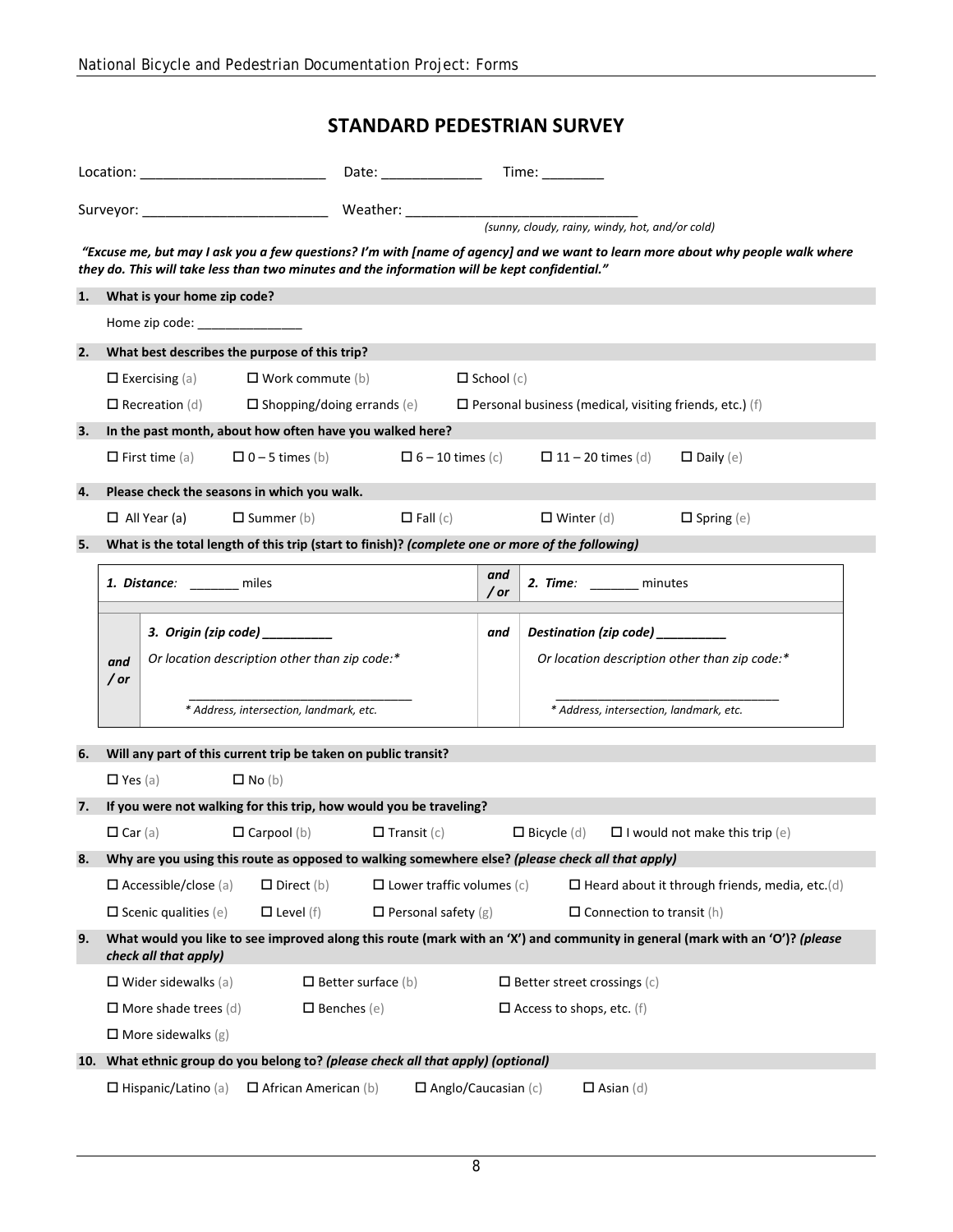## **STANDARD BICYCLE SURVEY**

|    |                                                                                                  |                                  |                                                                                         |                          |                                                        |  |                        | where they do. This will take less than two minutes and the information will be kept confidential." | "Excuse me, but may I ask you a few questions? I'm with [name of NTPP agency] and we want to learn more about why people bike |  |  |  |  |  |
|----|--------------------------------------------------------------------------------------------------|----------------------------------|-----------------------------------------------------------------------------------------|--------------------------|--------------------------------------------------------|--|------------------------|-----------------------------------------------------------------------------------------------------|-------------------------------------------------------------------------------------------------------------------------------|--|--|--|--|--|
| 1. |                                                                                                  |                                  | What is your home zip code?                                                             |                          |                                                        |  |                        |                                                                                                     |                                                                                                                               |  |  |  |  |  |
|    | Home zip code:                                                                                   |                                  |                                                                                         |                          |                                                        |  |                        |                                                                                                     |                                                                                                                               |  |  |  |  |  |
| 2. |                                                                                                  |                                  | What best describes the purpose of this trip?                                           |                          |                                                        |  |                        |                                                                                                     |                                                                                                                               |  |  |  |  |  |
|    |                                                                                                  | $\Box$ Exercising (a)            |                                                                                         | $\Box$ Work commute (b)  |                                                        |  | $\Box$ School (c)      |                                                                                                     |                                                                                                                               |  |  |  |  |  |
|    |                                                                                                  | $\Box$ Recreation (d)            |                                                                                         |                          | $\square$ Shopping/doing errands (e)                   |  |                        |                                                                                                     | $\Box$ Personal business (medical, visiting friends, etc.) (f)                                                                |  |  |  |  |  |
| 3. | In the past month, about how often have you ridden a bicycle here?                               |                                  |                                                                                         |                          |                                                        |  |                        |                                                                                                     |                                                                                                                               |  |  |  |  |  |
|    |                                                                                                  | $\Box$ First time (a)            | $\Box$ 0 – 5 times (b)                                                                  |                          | $\Box$ 6 – 10 times (c)                                |  |                        | $\Box$ 11 – 20 times (d)                                                                            | $\Box$ Daily (e)                                                                                                              |  |  |  |  |  |
| 4. |                                                                                                  |                                  | Please check the seasons in which you bicycle.                                          |                          |                                                        |  |                        |                                                                                                     |                                                                                                                               |  |  |  |  |  |
|    |                                                                                                  | $\Box$ All Year (a)              | $\square$ Summer (b)                                                                    |                          | $\Box$ Fall (c)                                        |  |                        | $\Box$ Winter (d)                                                                                   | $\Box$ Spring (e)                                                                                                             |  |  |  |  |  |
| 5. | What is the total length of this trip (start to finish)? (complete one or more of the following) |                                  |                                                                                         |                          |                                                        |  |                        |                                                                                                     |                                                                                                                               |  |  |  |  |  |
|    |                                                                                                  |                                  | 1. Distance: $\qquad \qquad$ miles (a)                                                  |                          |                                                        |  | and<br>/ or            | 2. Time: $\frac{1}{\sqrt{2}}$ minutes (b)                                                           |                                                                                                                               |  |  |  |  |  |
|    |                                                                                                  |                                  | 3. Origin (zip code) __________ (c)                                                     |                          |                                                        |  | and                    |                                                                                                     | Destination (zip code) ___________ (d)                                                                                        |  |  |  |  |  |
|    |                                                                                                  |                                  | Or location description other than zip code:*                                           |                          |                                                        |  |                        |                                                                                                     | Or location description other than zip code:*                                                                                 |  |  |  |  |  |
|    | and<br>/ or                                                                                      |                                  |                                                                                         |                          |                                                        |  |                        |                                                                                                     |                                                                                                                               |  |  |  |  |  |
|    |                                                                                                  |                                  | * Address, intersection, landmark, etc.                                                 |                          |                                                        |  |                        | * Address, intersection, landmark, etc.                                                             |                                                                                                                               |  |  |  |  |  |
|    |                                                                                                  |                                  |                                                                                         |                          |                                                        |  |                        |                                                                                                     |                                                                                                                               |  |  |  |  |  |
| 6. |                                                                                                  |                                  | Will any part of this current trip be taken on public transit?                          |                          |                                                        |  |                        |                                                                                                     |                                                                                                                               |  |  |  |  |  |
|    | $\Box$ Yes (a)                                                                                   |                                  | $\Box$ No (b)                                                                           |                          |                                                        |  |                        |                                                                                                     |                                                                                                                               |  |  |  |  |  |
| 7. | $\Box$ Car (a)                                                                                   |                                  | If you were not biking for this trip, how would you be traveling?<br>$\Box$ Carpool (b) |                          | $\Box$ Transit (c)                                     |  |                        | $\Box$ Walking (d)                                                                                  | $\Box$ I would not make this trip (e)                                                                                         |  |  |  |  |  |
| 8. |                                                                                                  |                                  |                                                                                         |                          |                                                        |  |                        | Why are you using this route as opposed to riding somewhere else? (please check all that apply)     |                                                                                                                               |  |  |  |  |  |
|    |                                                                                                  | $\Box$ Accessible/close (a)      |                                                                                         | $\Box$ Direct (b)        |                                                        |  |                        | $\Box$ Lower traffic volumes (c)                                                                    | $\square$ Scenic qualities (d)                                                                                                |  |  |  |  |  |
|    | $\Box$ Level (e)                                                                                 |                                  |                                                                                         | $\square$ Bike lanes (f) |                                                        |  | $\Box$ Wider lanes (g) |                                                                                                     | $\square$ Separation from traffic (h)                                                                                         |  |  |  |  |  |
|    |                                                                                                  | $\Box$ Connection to transit (i) |                                                                                         |                          | $\Box$ Heard about it through friends, media, etc. (j) |  |                        |                                                                                                     |                                                                                                                               |  |  |  |  |  |
| 9. |                                                                                                  | check all that apply)            |                                                                                         |                          |                                                        |  |                        |                                                                                                     | What would you like to see improved along this route (mark with an 'X') and community in general (mark with an 'O')? (please  |  |  |  |  |  |
|    |                                                                                                  | $\Box$ Bike lanes (a)            |                                                                                         |                          | $\square$ Better surface (b)                           |  |                        | $\square$ Shoulders $(c)$                                                                           | $\square$ Less traffic (d)                                                                                                    |  |  |  |  |  |
|    |                                                                                                  | $\square$ Signs/stencils (e)     |                                                                                         |                          | $\Box$ Better maintenance (f)                          |  |                        | $\square$ Signal detection (g)                                                                      | $\Box$ Better crossings (h)                                                                                                   |  |  |  |  |  |
|    |                                                                                                  |                                  | 10. What ethnic group do you belong to? (please check all that apply) (optional)        |                          |                                                        |  |                        |                                                                                                     |                                                                                                                               |  |  |  |  |  |
|    |                                                                                                  | $\Box$ Hispanic/Latino (a)       |                                                                                         |                          | $\Box$ African American (b)                            |  |                        | $\Box$ Anglo/Caucasian (c)                                                                          | $\square$ Asian (d)                                                                                                           |  |  |  |  |  |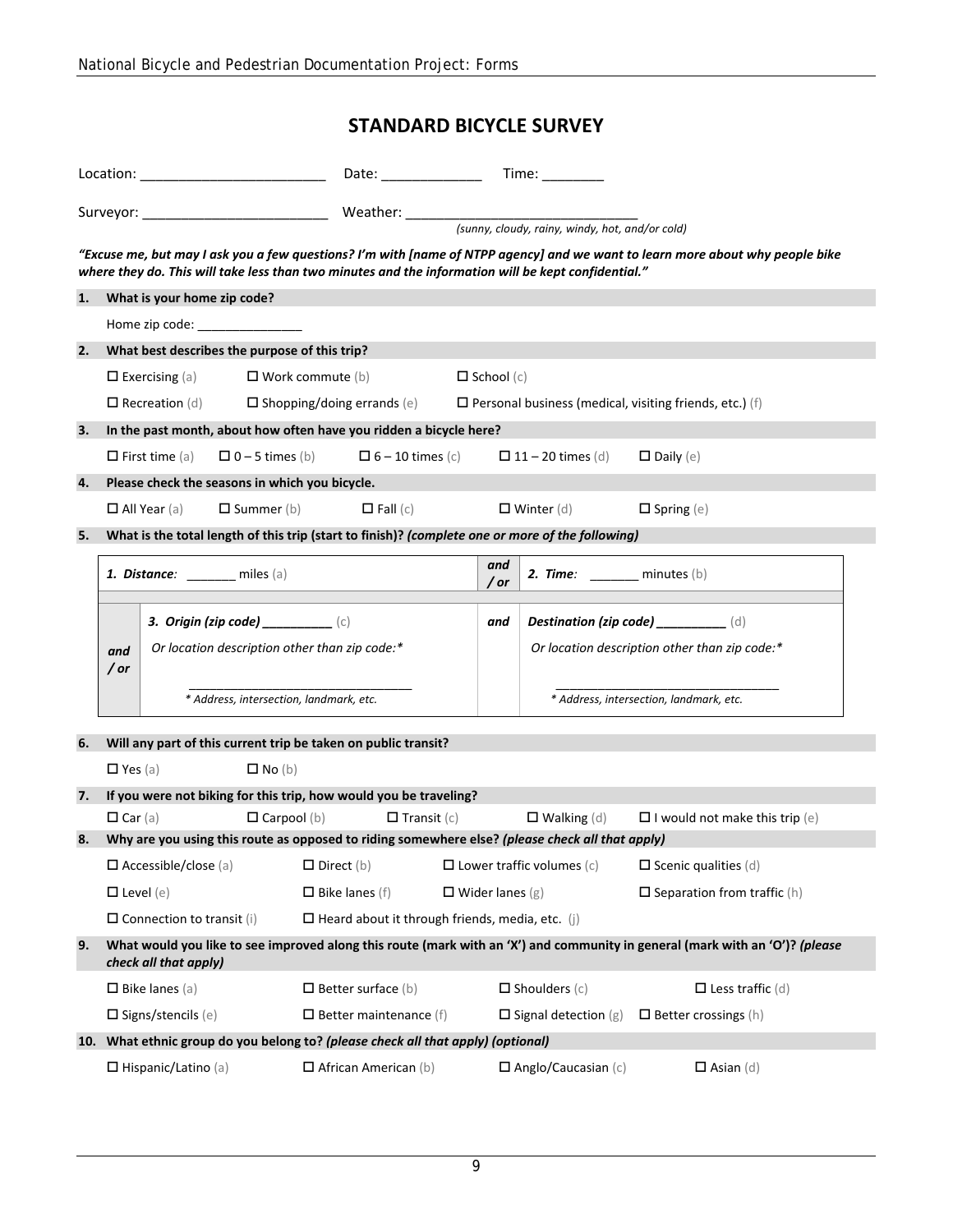## **ENCUESTA PEATONAL**

|                                                                                                           | Date: _______________                                     | Time: $\sqrt{ }$                                                                                                                                                                                                                                     |  |  |  |  |  |  |  |  |  |  |  |  |  |
|-----------------------------------------------------------------------------------------------------------|-----------------------------------------------------------|------------------------------------------------------------------------------------------------------------------------------------------------------------------------------------------------------------------------------------------------------|--|--|--|--|--|--|--|--|--|--|--|--|--|
|                                                                                                           |                                                           |                                                                                                                                                                                                                                                      |  |  |  |  |  |  |  |  |  |  |  |  |  |
|                                                                                                           |                                                           |                                                                                                                                                                                                                                                      |  |  |  |  |  |  |  |  |  |  |  |  |  |
|                                                                                                           |                                                           | "¿Perdone, pero le puedo preguntar algunas preguntas? Trabajo para [name of agency] y queremos aprender más acerca de por qué<br>personas caminan donde ellos hacen. Esta tomará menos de dos minutos y la información será mantenida confidencial". |  |  |  |  |  |  |  |  |  |  |  |  |  |
| 1. ¿Cual es el código postal de su domicilio?                                                             |                                                           |                                                                                                                                                                                                                                                      |  |  |  |  |  |  |  |  |  |  |  |  |  |
| Código postal __________                                                                                  |                                                           |                                                                                                                                                                                                                                                      |  |  |  |  |  |  |  |  |  |  |  |  |  |
| ¿Qué describe mejor el propósito de este viaje?<br>2.                                                     |                                                           |                                                                                                                                                                                                                                                      |  |  |  |  |  |  |  |  |  |  |  |  |  |
| $\Box$ Para propósito ejercicio (a) $\Box$ Para ir/regresar del trabajo (b)                               |                                                           | $\Box$ Para ir/regresar a la Escuela (c)                                                                                                                                                                                                             |  |  |  |  |  |  |  |  |  |  |  |  |  |
| $\Box$ Para propósito recreativo (d)<br>(médicos, visitando amigos, etc.)(f)                              |                                                           | $\Box$ Para ir de compras o mandatos (e)<br>$\square$ Negocios personales                                                                                                                                                                            |  |  |  |  |  |  |  |  |  |  |  |  |  |
| ¿En el último mes, cuantas veces ha caminado aquí?<br>3.                                                  |                                                           |                                                                                                                                                                                                                                                      |  |  |  |  |  |  |  |  |  |  |  |  |  |
| $\Box$ Primera vez (a) $\Box$ 0 – 5 veces (b)                                                             | $\Box$ 6 – 10 veces (c)                                   | $\Box$ 11 – 20 veces (d)<br>$\square$ Diario (e)                                                                                                                                                                                                     |  |  |  |  |  |  |  |  |  |  |  |  |  |
| Por favor indique todas las estaciones en que usted camina.<br>4.                                         |                                                           |                                                                                                                                                                                                                                                      |  |  |  |  |  |  |  |  |  |  |  |  |  |
| $\Box$ Todo el año (a)<br>$\Box$ Verano (b)                                                               | $\Box$ Otoño (c)                                          | $\Box$ Invierno (d)<br>$\Box$ Primavera (e)                                                                                                                                                                                                          |  |  |  |  |  |  |  |  |  |  |  |  |  |
| 5.                                                                                                        |                                                           | ¿Cuál es la distancia aproximada de este viaje (de principio a fin)? (complete uno o más de los siguientes)                                                                                                                                          |  |  |  |  |  |  |  |  |  |  |  |  |  |
|                                                                                                           |                                                           |                                                                                                                                                                                                                                                      |  |  |  |  |  |  |  |  |  |  |  |  |  |
|                                                                                                           | y/<br>2. Tiempo: _______ minutos<br>1. Distancia : millas |                                                                                                                                                                                                                                                      |  |  |  |  |  |  |  |  |  |  |  |  |  |
| 3. Origen (código postal) _________                                                                       |                                                           | Destinación (código postal) _________<br>y                                                                                                                                                                                                           |  |  |  |  |  |  |  |  |  |  |  |  |  |
| Y<br>O descripción de ubicación de otra manera que código<br>/ o<br>postal:*                              |                                                           | O descripción de ubicación de otra manera que<br>código postal:*                                                                                                                                                                                     |  |  |  |  |  |  |  |  |  |  |  |  |  |
|                                                                                                           |                                                           |                                                                                                                                                                                                                                                      |  |  |  |  |  |  |  |  |  |  |  |  |  |
| * Dirección, intersección, punto de referencia, etc.                                                      |                                                           | * Dirección, intersección, punto de referencia, etc.                                                                                                                                                                                                 |  |  |  |  |  |  |  |  |  |  |  |  |  |
| ¿Será tomada cualquier parte de este viaje sobre el tránsito público?<br>6.                               |                                                           |                                                                                                                                                                                                                                                      |  |  |  |  |  |  |  |  |  |  |  |  |  |
| $\Box$ Sí (a)<br>$\Box$ No (b)                                                                            |                                                           |                                                                                                                                                                                                                                                      |  |  |  |  |  |  |  |  |  |  |  |  |  |
| ¿Si no caminara para este viaje, cómo se viajaría?<br>7.                                                  |                                                           |                                                                                                                                                                                                                                                      |  |  |  |  |  |  |  |  |  |  |  |  |  |
| $\square$ Automóvil (a) $\square$ Carpool (b) $\square$ Tránsito Público (c) $\square$ Bicicleta (d)      |                                                           | $\square$ No me llevaría por este viaje (e)                                                                                                                                                                                                          |  |  |  |  |  |  |  |  |  |  |  |  |  |
| ¿Por qué utiliza esta ruta en lugar de caminar en algún otro lugar? (indique todas los que aplican)<br>8. |                                                           |                                                                                                                                                                                                                                                      |  |  |  |  |  |  |  |  |  |  |  |  |  |
| $\square$ Accesibilidad/proximidad (a)                                                                    | $\square$ Directo (b)                                     | $\Box$ Menos volumen de tráfico (c)                                                                                                                                                                                                                  |  |  |  |  |  |  |  |  |  |  |  |  |  |
| $\square$ Lo oí por un amigo, los medios, etc., los medios, etc. (d)                                      |                                                           | $\square$ Calidad escénica (e)                                                                                                                                                                                                                       |  |  |  |  |  |  |  |  |  |  |  |  |  |
| $\Box$ Plano (f)                                                                                          | $\Box$ La seguridad (g)                                   | $\square$ Conexión al tránsito público (h)                                                                                                                                                                                                           |  |  |  |  |  |  |  |  |  |  |  |  |  |
| 9.<br>(indique todas las que aplican)                                                                     |                                                           | ¿ Qué le gustaría ver mejorado a lo largo de esta ruta (indique con un 'X') y de la comunidad en general (indique con un 'O')?                                                                                                                       |  |  |  |  |  |  |  |  |  |  |  |  |  |
| $\square$ Banquetas más amplias (a)                                                                       | $\Box$ Mejor superficie (b)                               | $\Box$ Mejores cruces peatonal (c)                                                                                                                                                                                                                   |  |  |  |  |  |  |  |  |  |  |  |  |  |
| $\Box$ Mas árboles de sombreados (d)                                                                      | $\square$ Bancos (e)                                      | $\Box$ Acceso a tiendas, etc. (f)                                                                                                                                                                                                                    |  |  |  |  |  |  |  |  |  |  |  |  |  |
| $\Box$ Más banquetas (g)                                                                                  |                                                           |                                                                                                                                                                                                                                                      |  |  |  |  |  |  |  |  |  |  |  |  |  |
| 10. ¿A qué grupo étnico pertenece usted? (indique todas las que aplican) (opcional)                       |                                                           |                                                                                                                                                                                                                                                      |  |  |  |  |  |  |  |  |  |  |  |  |  |
| $\Box$ Afro-Americano (b)<br>$\Box$ Hispano/Latino (a)                                                    |                                                           | $\Box$ Anglo/Caucásico (Blanco/No-Hispano) (c)<br>$\Box$ Asiático (d)                                                                                                                                                                                |  |  |  |  |  |  |  |  |  |  |  |  |  |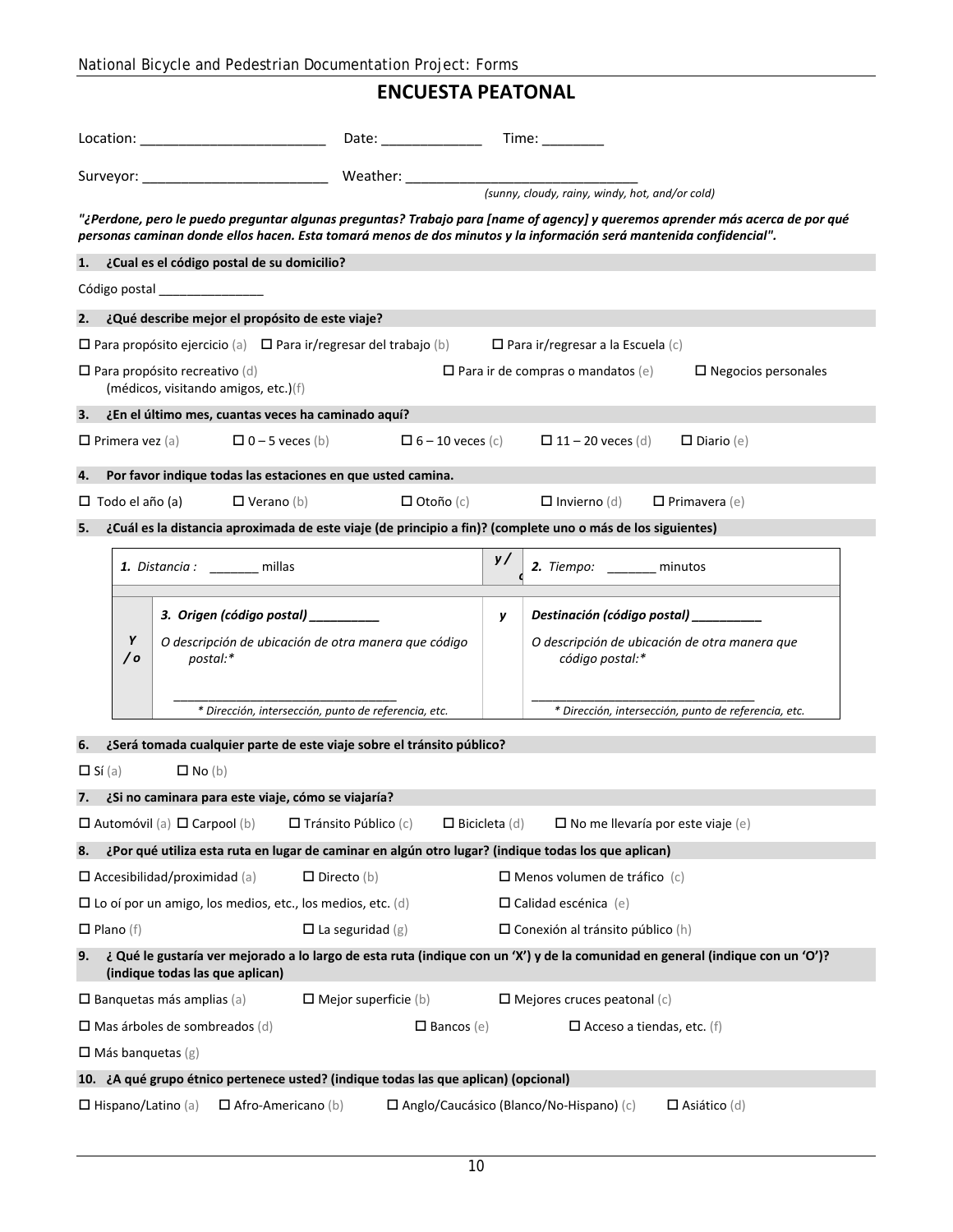## **ENCUESTA DE CICLISTA**

|    |                                                                                                                                                                                                                                                                  |                                                 |  | Time: $\_\_$                                                                            |                                                      |  |  |  |  |  |  |  |  |  |
|----|------------------------------------------------------------------------------------------------------------------------------------------------------------------------------------------------------------------------------------------------------------------|-------------------------------------------------|--|-----------------------------------------------------------------------------------------|------------------------------------------------------|--|--|--|--|--|--|--|--|--|
|    |                                                                                                                                                                                                                                                                  |                                                 |  |                                                                                         |                                                      |  |  |  |  |  |  |  |  |  |
|    |                                                                                                                                                                                                                                                                  |                                                 |  |                                                                                         |                                                      |  |  |  |  |  |  |  |  |  |
|    | "¿Perdone, pero le puedo preguntar algunas preguntas? Trabajo para [name of agency] y queremos aprender más acerca de por qué<br>personas pasean en bicicleta donde ellos hacen. Esta tomará menos de dos minutos y la información será mantenida confidencial". |                                                 |  |                                                                                         |                                                      |  |  |  |  |  |  |  |  |  |
| 1. | ¿Cual es el código postal de su domicilio?                                                                                                                                                                                                                       |                                                 |  |                                                                                         |                                                      |  |  |  |  |  |  |  |  |  |
|    | Código postal expression and the control of the control of the control of the control of the control of the control of the control of the control of the control of the control of the control of the control of the control o                                   |                                                 |  |                                                                                         |                                                      |  |  |  |  |  |  |  |  |  |
| 2. | ¿Qué describe mejor el propósito de este viaje?                                                                                                                                                                                                                  |                                                 |  |                                                                                         |                                                      |  |  |  |  |  |  |  |  |  |
|    | $\Box$ Para propósito ejercicio (a)                                                                                                                                                                                                                              | $\Box$ Para ir/regresar del trabajo (b)         |  |                                                                                         |                                                      |  |  |  |  |  |  |  |  |  |
|    | $\Box$ Para ir/regresar a la Escuela (c)                                                                                                                                                                                                                         | $\Box$ Para propósito recreativo (d)            |  |                                                                                         |                                                      |  |  |  |  |  |  |  |  |  |
|    | $\Box$ Para ir de compras o mandatos (e)                                                                                                                                                                                                                         |                                                 |  | $\Box$ Negocios personales (médicos, visitando amigos, etc.) (f)                        |                                                      |  |  |  |  |  |  |  |  |  |
| 3. | ¿En el último mes, cuantas veces ha paseado la bicicleta aquí?                                                                                                                                                                                                   |                                                 |  |                                                                                         |                                                      |  |  |  |  |  |  |  |  |  |
|    | $\Box$ Primera vez (a)<br>$\Box$ 0 – 5 veces (b)                                                                                                                                                                                                                 | $\Box$ 6 – 10 veces (c)                         |  | $\Box$ 11 – 20 veces (d)                                                                | $\Box$ Diario (e)                                    |  |  |  |  |  |  |  |  |  |
| 4. | Por favor indique todas las estaciones en que usted usa la bicicleta.<br>$\Box$ Verano (b)<br>$\Box$ Todo el año (a)                                                                                                                                             | $\Box$ Otoño (c)                                |  | $\Box$ Invierno (d)                                                                     | $\Box$ Primavera (e)                                 |  |  |  |  |  |  |  |  |  |
| 5. | ¿Cuál es la distancia aproximada de este viaje (de principio a fin)? (complete uno o más de los siguientes)                                                                                                                                                      |                                                 |  |                                                                                         |                                                      |  |  |  |  |  |  |  |  |  |
|    |                                                                                                                                                                                                                                                                  |                                                 |  |                                                                                         |                                                      |  |  |  |  |  |  |  |  |  |
|    | y/<br>1. Distancia : _______ millas<br>2. Tiempo: _______ minutos<br>$\boldsymbol{o}$                                                                                                                                                                            |                                                 |  |                                                                                         |                                                      |  |  |  |  |  |  |  |  |  |
|    | 3. Origen (código postal) _________<br>Destinación (código postal) _________<br>y                                                                                                                                                                                |                                                 |  |                                                                                         |                                                      |  |  |  |  |  |  |  |  |  |
|    | Y<br>O descripción de ubicación de otra manera que código                                                                                                                                                                                                        |                                                 |  | O descripción de ubicación de otra manera que                                           |                                                      |  |  |  |  |  |  |  |  |  |
|    | $\sqrt{o}$<br>postal:*                                                                                                                                                                                                                                           |                                                 |  | código postal:*                                                                         |                                                      |  |  |  |  |  |  |  |  |  |
|    |                                                                                                                                                                                                                                                                  |                                                 |  |                                                                                         |                                                      |  |  |  |  |  |  |  |  |  |
|    | * Dirección, intersección, punto de referencia, etc.                                                                                                                                                                                                             |                                                 |  |                                                                                         | * Dirección, intersección, punto de referencia, etc. |  |  |  |  |  |  |  |  |  |
| 6. | ¿Será tomada cualquier parte de este viaje sobre el tránsito público?                                                                                                                                                                                            |                                                 |  |                                                                                         |                                                      |  |  |  |  |  |  |  |  |  |
|    | $\Box$ Sí (a)<br>$\Box$ No (b)                                                                                                                                                                                                                                   |                                                 |  |                                                                                         |                                                      |  |  |  |  |  |  |  |  |  |
| 7. | ¿Si no usara la bicicleta para este viaje, cómo se viajaría?                                                                                                                                                                                                     |                                                 |  |                                                                                         |                                                      |  |  |  |  |  |  |  |  |  |
|    | $\square$ Automóvil (a)<br>$\Box$ Carpool (b)                                                                                                                                                                                                                    |                                                 |  | $\Box$ Tránsito Público (c) $\Box$ Caminar (d) $\Box$ No me llevaría por este viaje (e) |                                                      |  |  |  |  |  |  |  |  |  |
| 8. | ¿Por qué utiliza esta ruta en lugar de pasear por algún otro lugar? (indique todas los que aplican)                                                                                                                                                              |                                                 |  |                                                                                         |                                                      |  |  |  |  |  |  |  |  |  |
|    | $\Box$ Accesibilidad/proximidad (a)                                                                                                                                                                                                                              | $\square$ Directo (b)                           |  | $\Box$ Menos volumen de tráfico (c)                                                     |                                                      |  |  |  |  |  |  |  |  |  |
|    | $\Box$ Calidad escénica (d)                                                                                                                                                                                                                                      | $\Box$ Plano (e)                                |  | $\Box$ Ciclovías (f)                                                                    |                                                      |  |  |  |  |  |  |  |  |  |
|    | $\Box$ Vías más amplias (g)                                                                                                                                                                                                                                      | $\square$ Separación del tráfico (h)            |  |                                                                                         |                                                      |  |  |  |  |  |  |  |  |  |
|    | $\square$ Conexión al tránsito público (i)                                                                                                                                                                                                                       | $\Box$ Lo oí por un amigo, los medios, etc. (j) |  |                                                                                         |                                                      |  |  |  |  |  |  |  |  |  |
| 9. | ¿ Qué le gustaría ver mejorado a lo largo de esta ruta (indique con un 'X') y de la comunidad en general (indique con un 'O')?<br>(indique todas las que aplican)                                                                                                |                                                 |  |                                                                                         |                                                      |  |  |  |  |  |  |  |  |  |
|    | $\Box$ Ciclovías (a)                                                                                                                                                                                                                                             | $\Box$ Mejor superficie (b)                     |  | $\Box$ Acotamiento (c)                                                                  |                                                      |  |  |  |  |  |  |  |  |  |
|    | $\Box$ Menos trafico (d)                                                                                                                                                                                                                                         | $\square$ Símbolos/plantillas (e)               |  | $\Box$ Mejor mantenimiento (f)                                                          |                                                      |  |  |  |  |  |  |  |  |  |
|    | $\square$ Detectores en los semáforos para ciclistas (g)                                                                                                                                                                                                         | $\Box$ Mejores áreas de cruce ciclista (h)      |  |                                                                                         |                                                      |  |  |  |  |  |  |  |  |  |
|    | 10. ¿A qué grupo étnico pertenece usted? (indique todas las que aplican) (opcional)                                                                                                                                                                              |                                                 |  |                                                                                         |                                                      |  |  |  |  |  |  |  |  |  |
|    | $\Box$ Hispano/Latino (a)<br>$\Box$ Afro-Americano (b)                                                                                                                                                                                                           |                                                 |  | $\Box$ Anglo/Caucásico (Blanco/No-Hispano) (c)                                          | $\Box$ Asiático (d)                                  |  |  |  |  |  |  |  |  |  |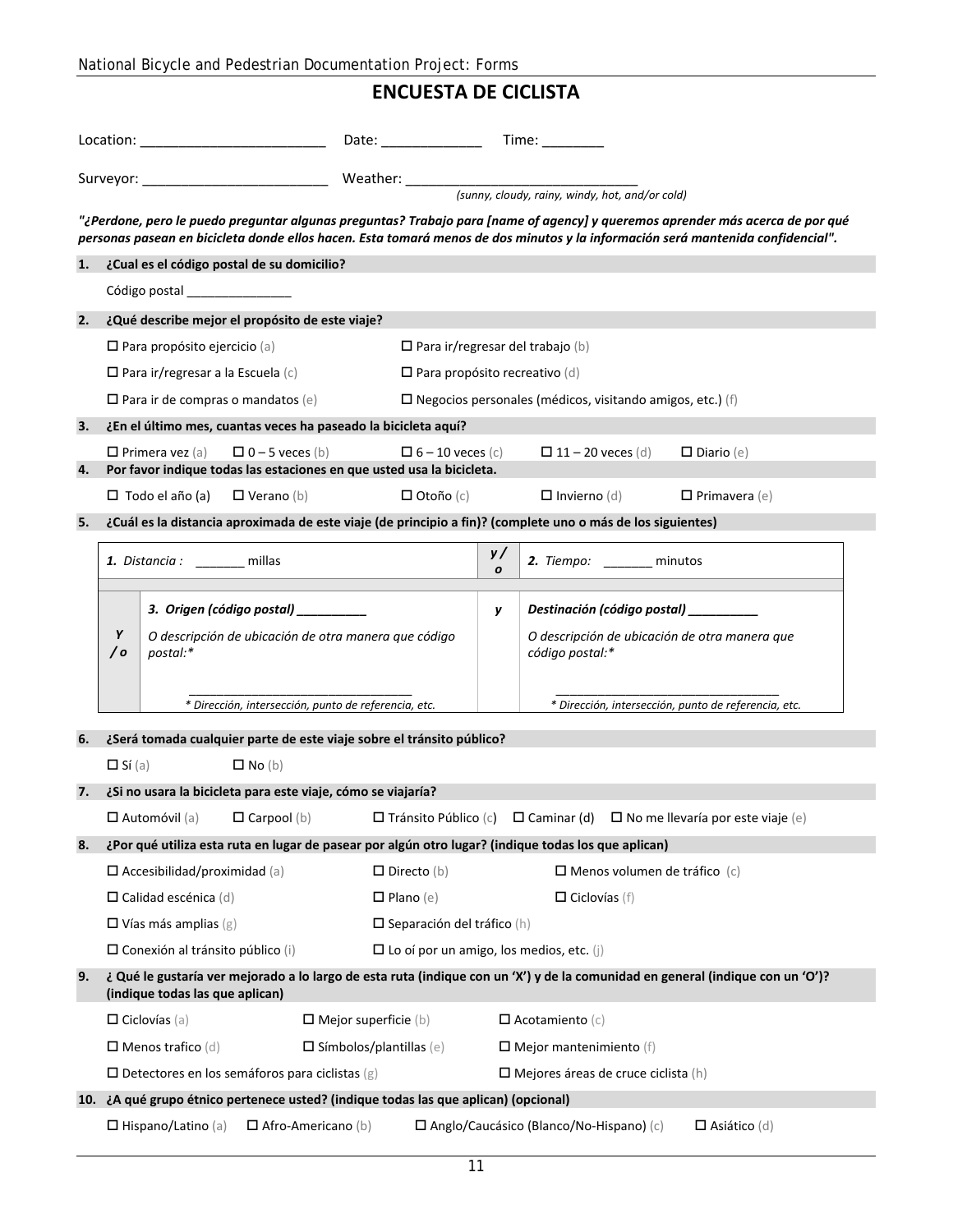### **BACKGROUND DATA SHEET**

The Background Data Sheet is included in the Data Tabulation Form Excel Spreadsheet. The Spreadsheet is downloadable from the NBPD website (www.bikepeddocumentation.org).

Each count and survey location will be identified by a Location Number that in turn is associated with a Background Data Sheet. If possible, include a numbered digital photo with each count and survey location. The Background Data Sheet is intended to allow researchers to test the impact of various background materials against count and survey results. Please fill out the data to the best of your ability. Most of this data is available through published sources such as the U.S. Census (demographics, journey to work), Bureau of Transportation Statistics (National Household Travel Survey), or by regional agencies.

The Bicycle Friendly Community website (www.bicyclefriendlycommunity.org) website also provides direct links to most of the relevant U.S. Census and other data sources. You may leave these blank if you do not know the answers, or if the information is not available.

The following key will help you fill in the required fields in the excel spreadsheet:

#### **General Area Background:**

General area is described as the jurisdictions where the counts or surveys are being conducted, which could *range from a community to a region* 

- Name of Jurisdiction: region, city, town, county, or community
- If County or Region, number of local agencies included in count or survey area
- Source of demographic data
- Year of data
- Population of survey or count area
- Density (people per square mile)
- Bicycle mode share: Journey to Work
- Pedestrian mode share: Journey to Work
- Average age
- Average income
- Number of annual visitors to area (if not published, enter best guess in round numbers)

#### **Count and Survey Location Description:**

*To be completed for each count and survey location.*

#### Type of facility:

- 1 = paved multi use path at least 8 feet wide
- 2 = unpaved trail
- 3 = bike lane with standard signing and striping
- 4 = signed bike route
- 5 = street or road with marked shoulders (min. 2 feet wide)
- 6 = street or road with no shoulders or less than 2 feet wide
- 7 = sidewalk (at least 4 feet wide)
- 8 = unimproved (dirt, gravel) shoulder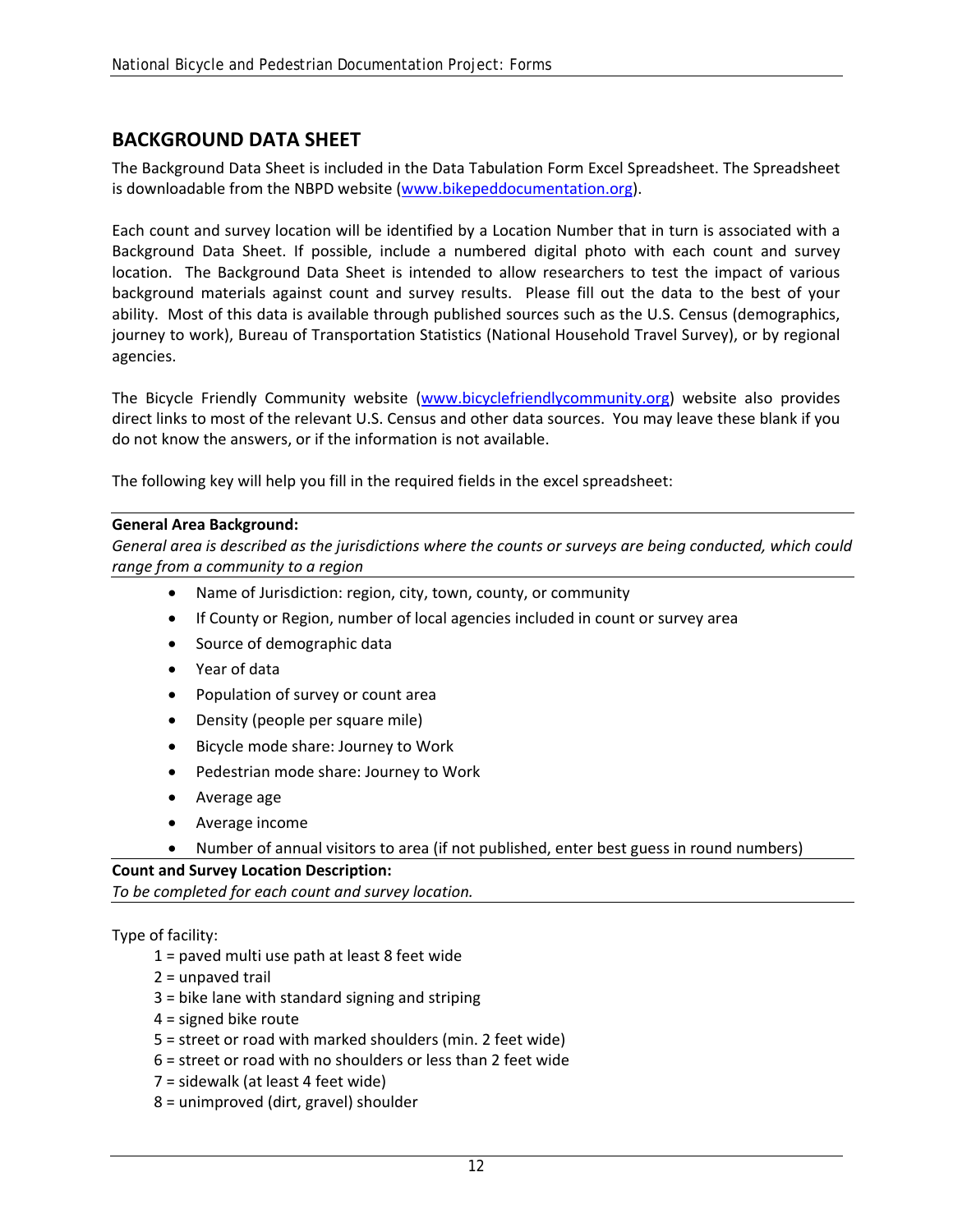Type of setting:

- $1 =$ urban
- $2 =$ suburban
- $3 = \text{rural}$

Scenic Quality:

- 1 = high scenic qualities (views, shaded, quiet, historical)
- 2 = neutral or better scenic qualities
- 3 = poor scenic qualities

Surrounding land uses (within 1 to 2 miles):

- 1 = residential
- 2 = rural/agricultural/open space
- 3 = retail
- $4 =$  office
- 5 = manufacturing/warehouse
- 6= mixed use

Schools, parks, visitor destinations adjacent or close to the facility:

- $1 = none$
- $2 = 1-2$
- $3 = 3-5$
- $4 = 6$  and over

Quality of connecting facilities (paths, bike lanes, routes):

- 1 = no connections, poor access
- 2 = limited connections (one end only)
- 3 = good system connections (both ends)
- 4 = excellent system connections (both ends and intermediate)

Length of Facility:

- $1 =$  less than 1 mile
- $2 = 1 2$  miles
- 3 = 2‐5 miles
- 4 = 5‐10 miles
- 5 = over 10 miles
- 6 = part of sidewalk network

#### Access:

- 1 = poor direct access from adjacent neighborhoods
- 2 = adequate access
- 3 = excellent access, including trailheads
- 4 = part of sidewalk system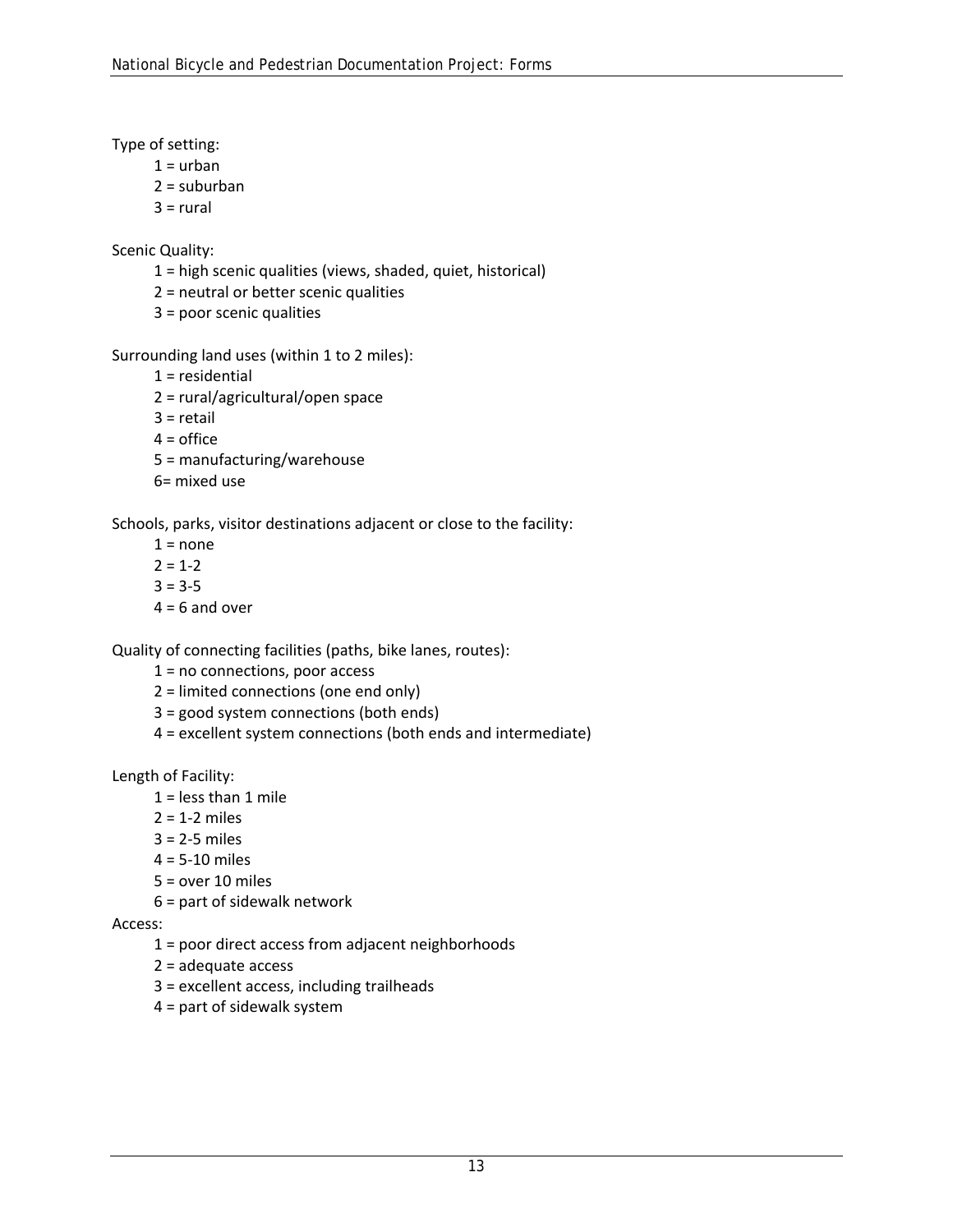Quality of overall network:

- = poor community system of bikeways or walkways
- = adequate community system (intermittent)
- = good community system (continuous, good condition)

Traffic volumes (ADT) of adjacent road:

= under 2,500 ADT

 $2 = 2,500 - 7,500$  ADT

= 7,500 – 15,000 ADT

= over 15,000 ADT

Traffic speeds (posted) of adjacent roads:

- $1 = 25$ mph
- = 26‐35 mph
- = 36‐45 mph
- $4 = 46 55$ mph
- = 56mph or over

Crossings and Intersections (average number per linear feet):

- = every 400 feet or less
- = every 400‐1,000 feet
- = every 1,000‐5,000 feet
- = 5,000‐10,000 feet
- $5 = none$

Crossing and Intersection Traffic:

- = all minor streets (less than 2,500 ADTs)
- $2 =$  minor to moderate traffic  $(2,501 7,500$  ADTs)
- = minor to high traffic (7,501 15,000 ADTs)
- = minor to very high traffic (over 15,001 ADTs)

Crossing and Intersection Protection:

- = inadequate (no crosswalks, stop signs, or signals)
- = minimal: crosswalks only
- = adequate: crosswalks, stop signs, and signals as needed

Condition:

- = poor condition (rough surface, vandalism, debris, etc.)
- = good condition (smooth surface, good maintenance)

Topography:

- $1 = level$
- = moderate grades
- = steep topography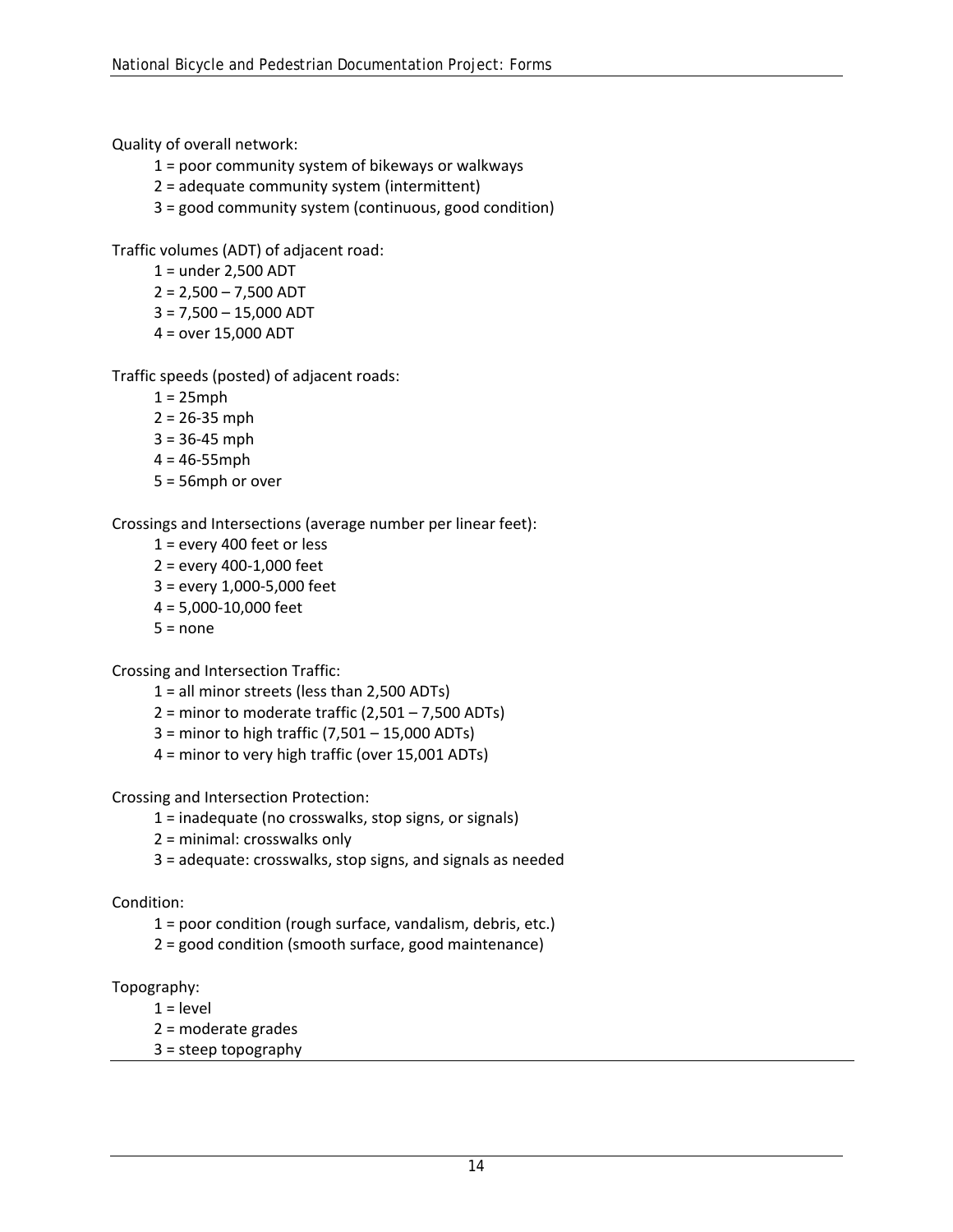#### **Count or Survey Data**

*To be completed for each count or survey*

Date: date of count or survey

Time period:

- 1 = weekday, 7‐9am
- 2 = weekend, 12‐2pm
- 3 = weekday, 5‐7pm
- 4 = weekday, 7am 7pm
- 5 = weekend, 7am 7pm

Weather:

- 1 = extreme (heavy rain, snow, freezing, very humid, over 95 degrees)
- 2 = poor (32‐50 degrees, 90‐95 degrees, light rain, wind)
- 3 = acceptable (50‐90 degrees, no rain)

Bicycles: number of bicycles counted or interviewed during period

Pedestrians: number of pedestrians counted or interviewed during period

Other: number of equestrians, skaters, bladders, skateboards, and others counted or interviewed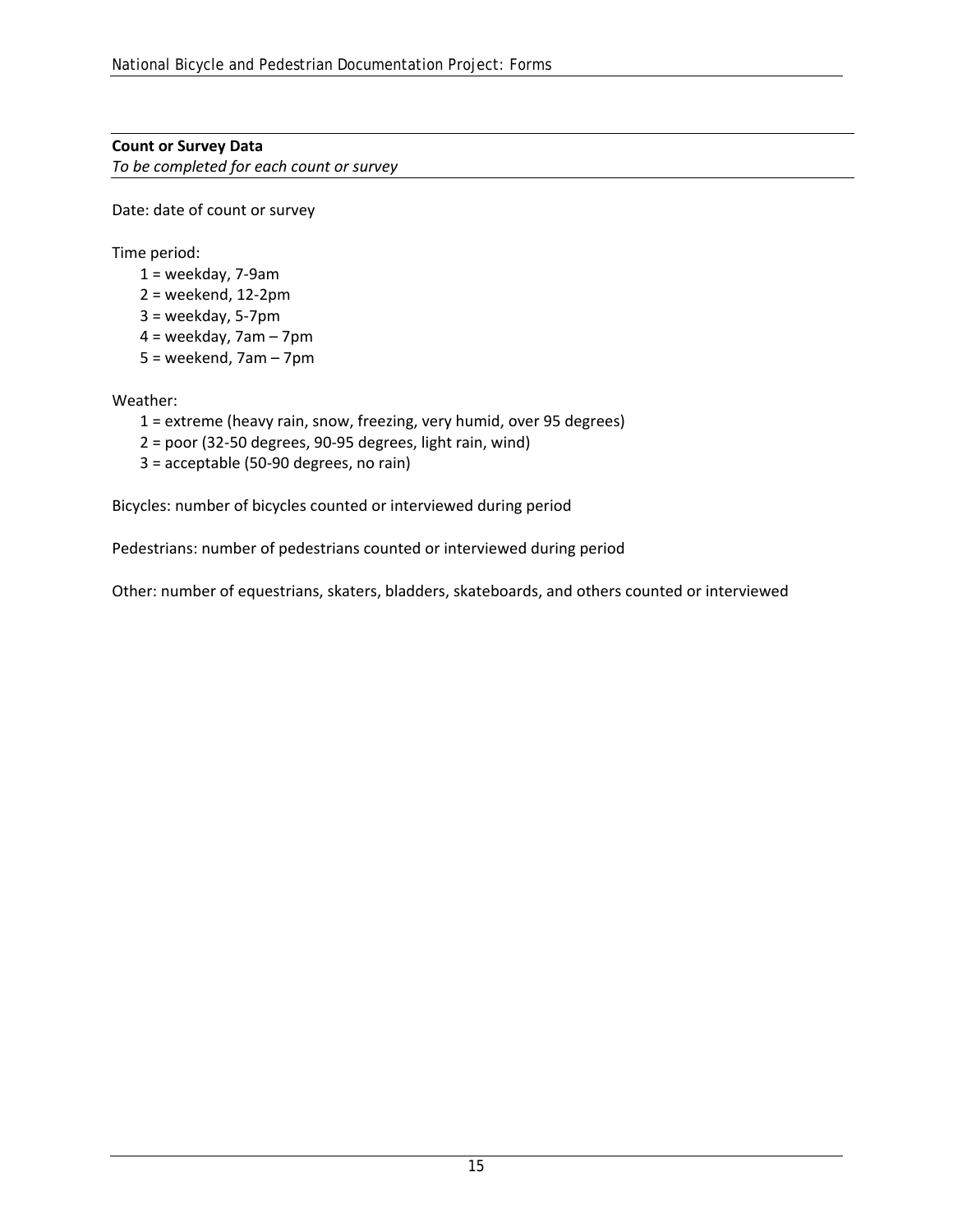## **INSTRUCTIONS FOR SURVEY TABULATION**

Use the survey tabulation form to compile the answers to surveys on one sheet. There is a tabulation form for each type of survey. For each survey, mark an "x" in the box that corresponds with the answer to each question. For questions with more than one answer, mark an "x" next to each answer given.

For example, for the pedestrian survey question one: "What best describes why you are out here today?" survey respondent one answered "a: Exercising" and survey respondent two answered "b: Going to Work." For sidewalk survey question two: "In the past month, about how often have you walked or rode here?" respondent one answered "a. First time" and respondent two answered "d. 10-20 times." To tabulate these results, you would record the respondent one's answers in column 1 and respondent two's answers in column 2. Answers would be recorded next to the appropriate question number.

An example of this hypothetical situation is below:

|        |                | <b>Survey Numbers</b> |                  |   |   |   |   |   |   |   |    |    |    |    |    |    |
|--------|----------------|-----------------------|------------------|---|---|---|---|---|---|---|----|----|----|----|----|----|
|        |                |                       | 2                | 3 | 4 | 5 | 6 | 7 | 8 | 9 | 10 | 11 | 12 | 13 | 14 | 15 |
|        | 1a             | X                     |                  |   |   |   |   |   |   |   |    |    |    |    |    |    |
| Number | 1 <sub>b</sub> |                       | $\boldsymbol{X}$ |   |   |   |   |   |   |   |    |    |    |    |    |    |
|        | 1 <sub>c</sub> |                       |                  |   |   |   |   |   |   |   |    |    |    |    |    |    |
|        | 2a             | X                     |                  |   |   |   |   |   |   |   |    |    |    |    |    |    |
| Answer | 2 <sub>b</sub> |                       |                  |   |   |   |   |   |   |   |    |    |    |    |    |    |
|        | 2c             |                       |                  |   |   |   |   |   |   |   |    |    |    |    |    |    |
|        | 2d             |                       | X                |   |   |   |   |   |   |   |    |    |    |    |    |    |
|        | 2e             |                       |                  |   |   |   |   |   |   |   |    |    |    |    |    |    |

#### **Example Survey Tabulation Form (please enter data on NBPD data spreadsheet)**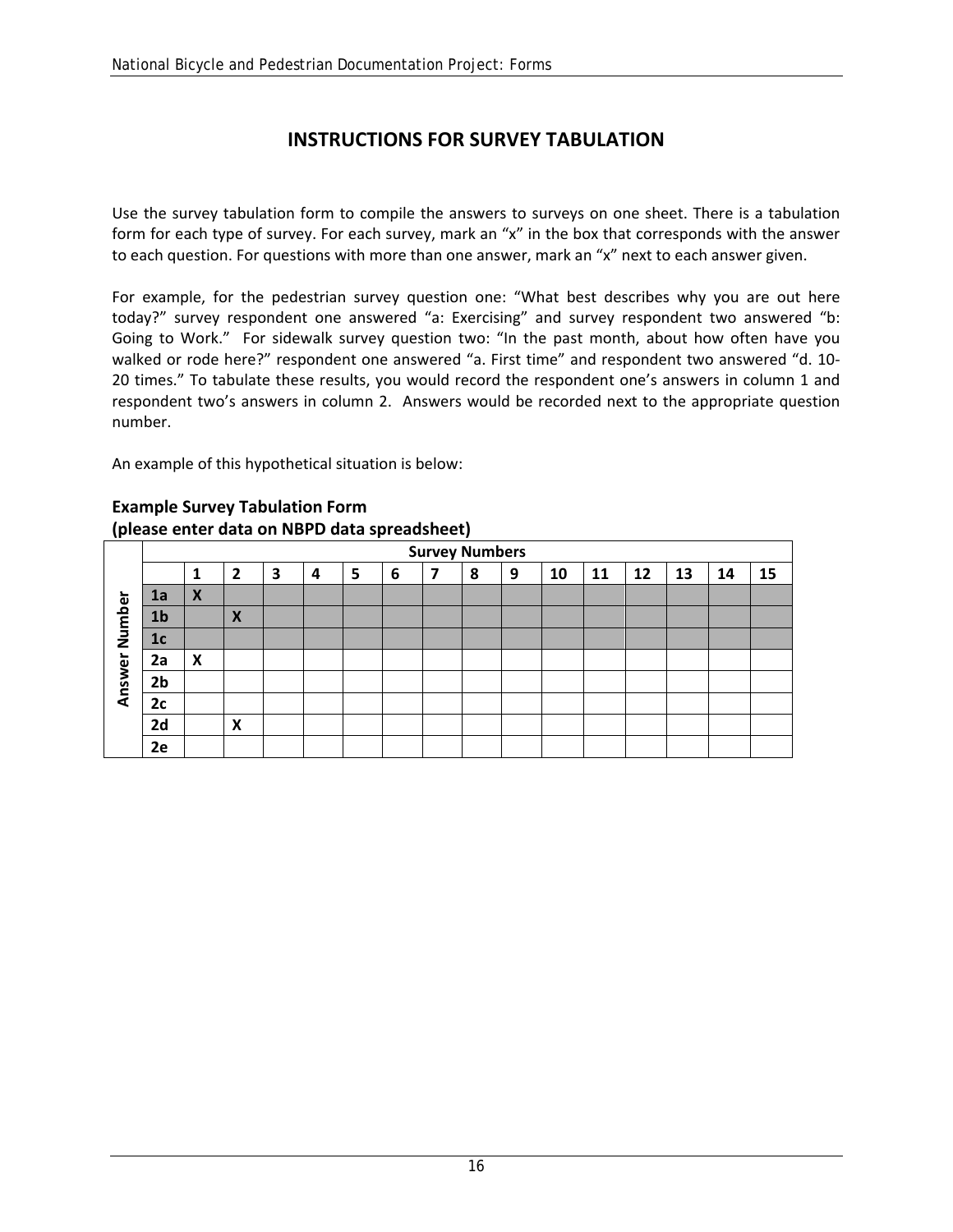## **EXAMPLE PEDESTRIAN SURVEY TABULATION FORM**

#### Name: \_\_\_\_\_\_\_\_\_\_\_\_\_\_\_\_\_\_\_\_\_\_\_\_\_ Location: \_\_\_\_\_\_\_\_\_\_\_\_\_\_\_\_\_\_\_\_\_\_# \_\_\_\_\_\_ Date: \_\_\_\_\_\_\_\_\_\_\_\_ Time Period: \_\_\_\_\_\_\_\_\_\_\_\_ Sheet # \_\_\_\_\_\_\_\_\_\_\_\_\_ **Survey Numbers 1 2 3 4 5 6 7 8 9 10 11 12 13 14 15 1a 1b 1c 2a**  2b **| | | | | | | | | | |** | | | | | | | **2c 2d 2e 3a 3b** Answer Number **Answer Number 3c 3d 3e 4a 4b 4c 4d 5a 5b 5c 5d 6a 6b 6c 6d 6e 6f**

#### **(please enter data on NBPD data spreadsheet)**